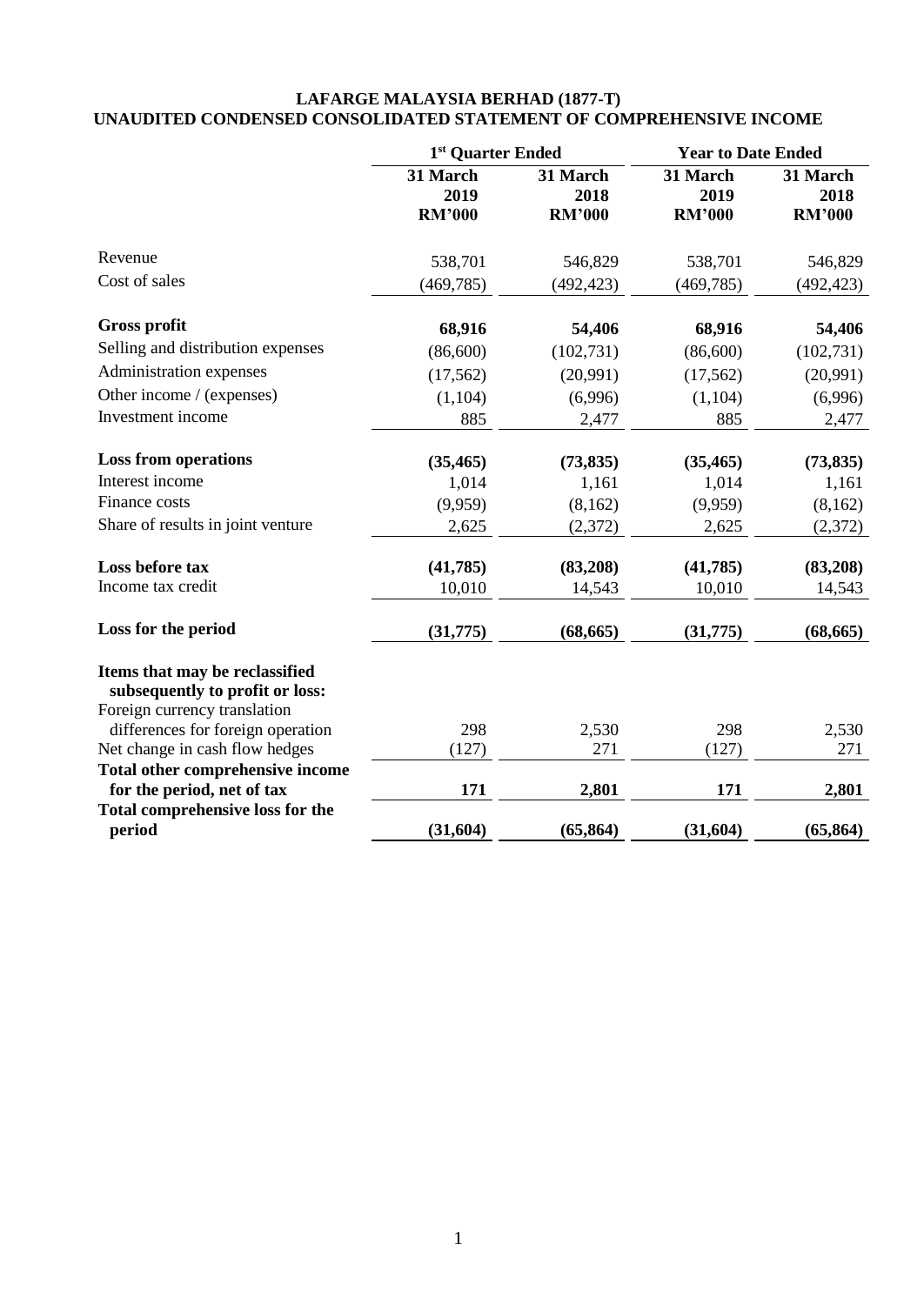# **LAFARGE MALAYSIA BERHAD (1877-T) UNAUDITED CONDENSED CONSOLIDATED STATEMENT OF COMPREHENSIVE INCOME**

|                                                              | 1 <sup>st</sup> Quarter Ended     |                                   | <b>Year to Date Ended</b>         |                                   |  |
|--------------------------------------------------------------|-----------------------------------|-----------------------------------|-----------------------------------|-----------------------------------|--|
|                                                              | 31 March<br>2019<br><b>RM'000</b> | 31 March<br>2018<br><b>RM'000</b> | 31 March<br>2019<br><b>RM'000</b> | 31 March<br>2018<br><b>RM'000</b> |  |
| (Loss)/profit attributable to:                               |                                   |                                   |                                   |                                   |  |
| Owners of the Company                                        | (32,071)                          | (68, 732)                         | (32,071)                          | (68, 732)                         |  |
| Non-controlling interests                                    | 296                               | 67                                | 296                               | 67                                |  |
|                                                              | (31,775)                          | (68, 665)                         | (31,775)                          | (68, 665)                         |  |
| <b>Total comprehensive (loss)/income</b><br>attributable to: |                                   |                                   |                                   |                                   |  |
| Owners of the Company                                        | (31,900)                          | (65, 931)                         | (31,900)                          | (65, 931)                         |  |
| Non-controlling interests                                    | 296                               | 67                                | 296                               | 67                                |  |
|                                                              | (31,604)                          | (65, 864)                         | (31,604)                          | (65, 864)                         |  |
| Basic and diluted loss per share (sen)                       | (3.8)                             | (8.1)                             | (3.8)                             | (8.1)                             |  |

*(The Unaudited Condensed Consolidated Statement of Comprehensive Income should be read in conjunction with the audited financial statements for the year ended 31st December 2018 and the accompanying explanatory notes attached to the interim financial statements)*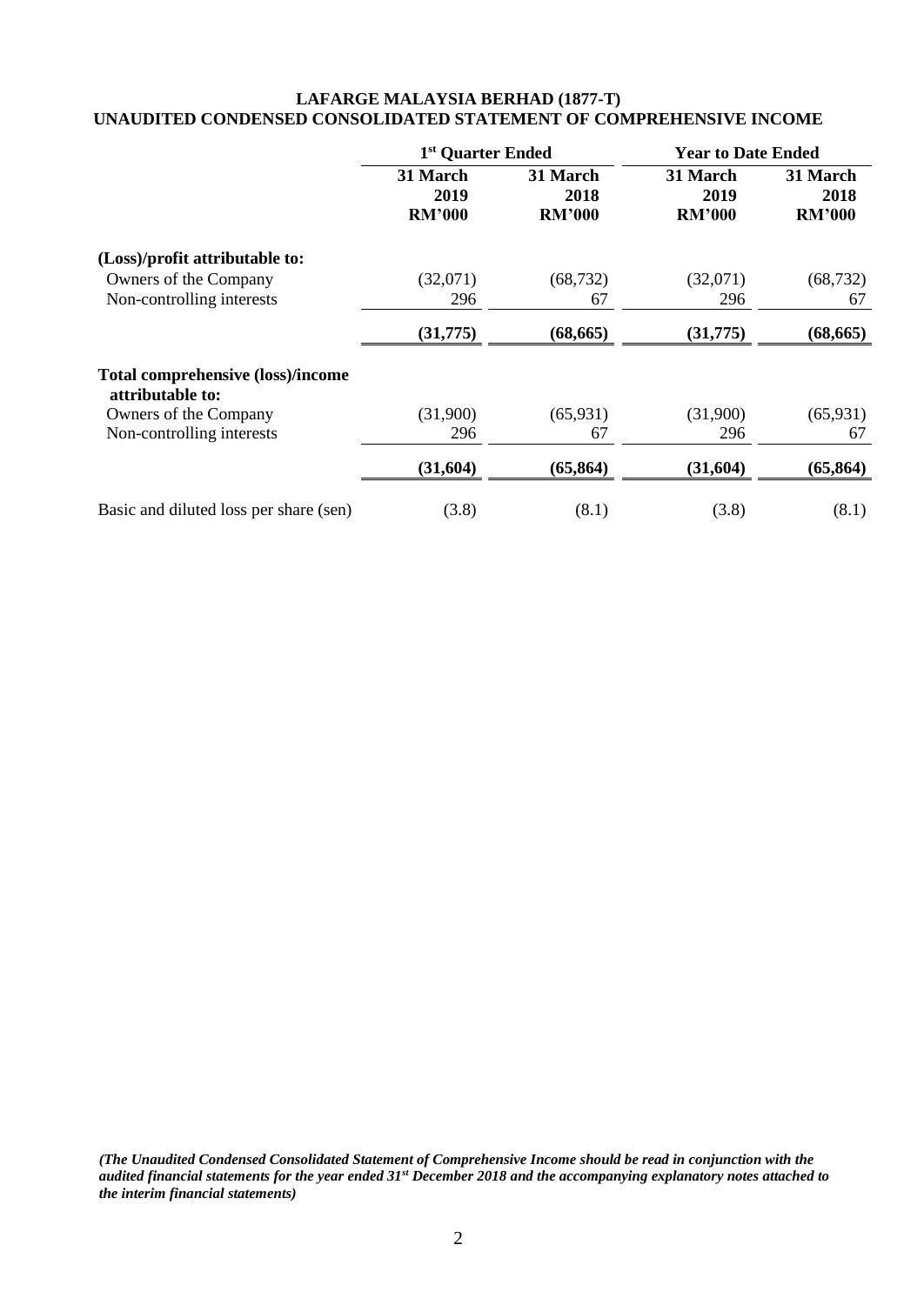#### **LAFARGE MALAYSIA BERHAD (1877-T) UNAUDITED CONDENSED CONSOLIDATED STATEMENT OF FINANCIAL POSITION**

|                                              | <b>Note</b> | As at<br>31 March<br>2019<br><b>RM'000</b> | As at<br>31 December<br>2018<br><b>RM'000</b> |
|----------------------------------------------|-------------|--------------------------------------------|-----------------------------------------------|
| <b>ASSETS</b>                                |             |                                            |                                               |
| Non-current assets                           |             |                                            |                                               |
| Property, plant and equipment                |             | 1,621,433                                  | 1,652,634                                     |
| Right-of-use assets                          |             | 65,944                                     |                                               |
| Investment property                          |             | 3,132                                      | 3,132                                         |
| Prepaid lease payments on leasehold land     |             | 67,853                                     | 69,043                                        |
| Goodwill on consolidation                    |             | 1,387,089                                  | 1,387,089                                     |
| Other intangible assets                      |             | 17,618                                     | 18,151                                        |
| Investment in joint venture                  |             | 20,810                                     | 18,322                                        |
| Other financial assets                       |             | 4,106                                      | 4,106                                         |
| Finance lease receivables                    |             | 14,079                                     |                                               |
| Deferred tax assets                          |             | 191,591                                    | 170,086                                       |
|                                              |             | 3,393,655                                  | 3,322,563                                     |
| <b>Current</b> assets                        |             |                                            |                                               |
| Inventories                                  |             | 370,981                                    | 345,368                                       |
| Current tax assets                           |             | 62,936                                     | 72,568                                        |
| Trade receivables                            |             | 371,480                                    | 355,646                                       |
| Other receivables and prepaid expenses       |             | 64,868                                     | 74,359                                        |
| Amounts owing by holding and other related   |             |                                            |                                               |
| companies                                    |             | 19,457                                     | 22,493                                        |
| Finance lease receivables                    |             | 5,936                                      |                                               |
| Derivative financial assets                  |             | 22                                         | 60                                            |
| Cash and bank balances                       |             | 80,737                                     | 84,238                                        |
|                                              |             | 976,417                                    | 954,732                                       |
| <b>Total assets</b>                          |             | 4,370,072                                  | 4,277,295                                     |
| <b>EQUITY AND LIABILITIES</b>                |             |                                            |                                               |
| Share capital and reserves                   |             |                                            |                                               |
| Share capital                                |             | 1,950,692                                  | 1,950,692                                     |
| Reserves:                                    |             |                                            |                                               |
| Exchange equalisation reserve                |             | 28,814                                     | 28,516                                        |
| Investments revaluation reserve              |             | 2,212                                      | 2,212                                         |
| Hedging reserve                              |             | (212)                                      | (85)                                          |
| Retained earnings                            |             | 534,266                                    | 563,907                                       |
| Equity attributable to owners of the Company |             | 2,515,772                                  | 2,545,242                                     |
| Non-controlling interests                    |             | 6,031                                      | 5,559                                         |
| Total equity                                 |             | 2,521,803                                  | 2,550,801                                     |
|                                              |             |                                            |                                               |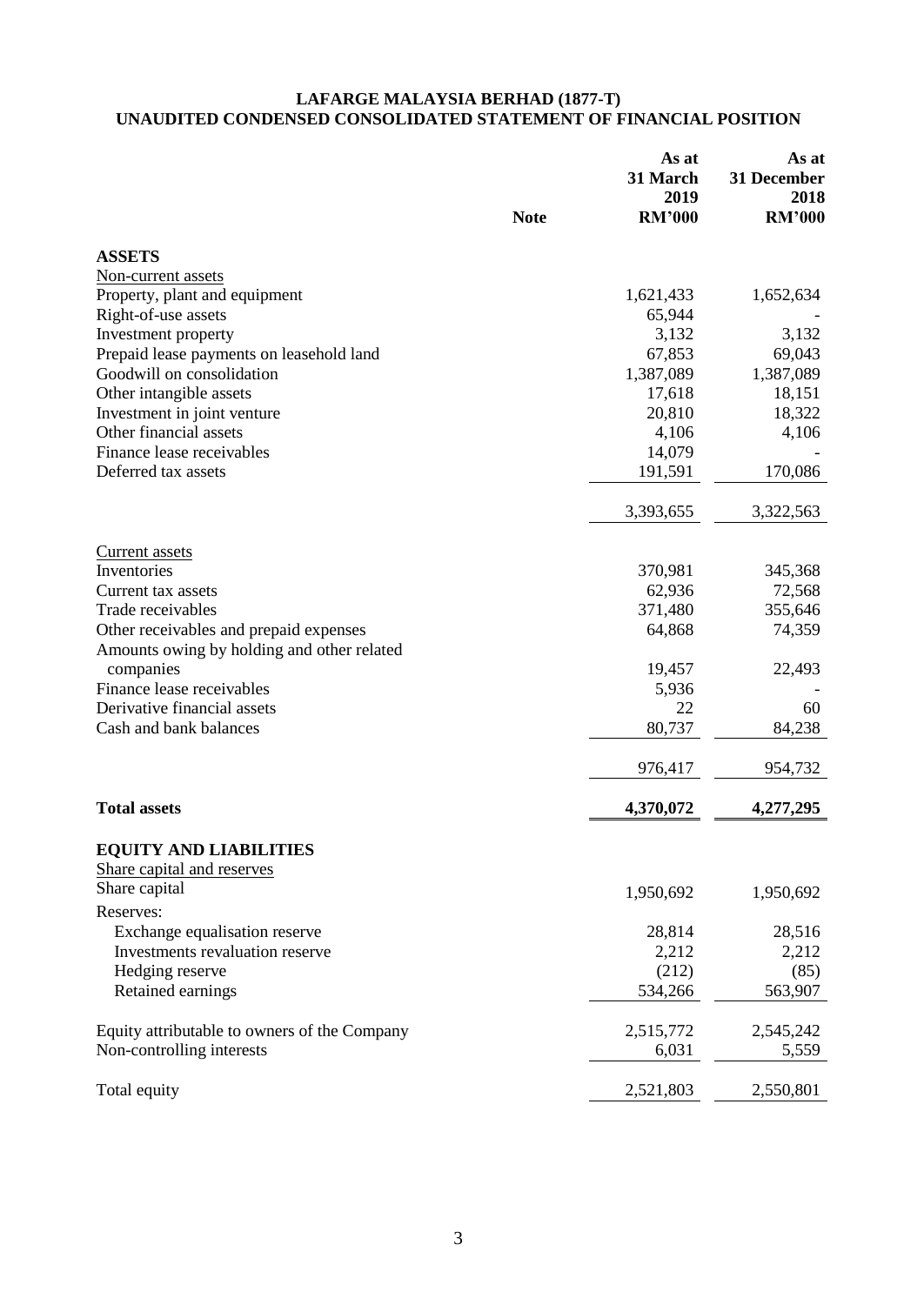# **LAFARGE MALAYSIA BERHAD (1877-T) UNAUDITED CONDENSED CONSOLIDATED STATEMENT OF FINANCIAL POSITION**

|                                                                                   | <b>Note</b> | As at<br>31 March<br>2019<br><b>RM'000</b> | As at<br>31 December<br>2018<br><b>RM'000</b> |
|-----------------------------------------------------------------------------------|-------------|--------------------------------------------|-----------------------------------------------|
| Non-current liabilities                                                           |             |                                            |                                               |
| <b>Borrowings</b>                                                                 | B7          | 99,702                                     | 279,639                                       |
| Retirement benefits                                                               |             | 55,281                                     | 54,462                                        |
| Lease liabilities                                                                 |             | 59,216                                     |                                               |
| Deferred tax liabilities                                                          |             | 134,382                                    | 128,198                                       |
|                                                                                   |             | 348,581                                    | 462,299                                       |
| <b>Current liabilities</b>                                                        |             |                                            |                                               |
| Trade payables                                                                    |             | 466,899                                    | 456,540                                       |
| Other payables and accrued expenses<br>Amounts owing to holding and other related |             | 129,599                                    | 152,524                                       |
| companies                                                                         |             | 53,784                                     | 79,163                                        |
| Loans from other related companies                                                | B7          | 346,176                                    | 257,159                                       |
| <b>Borrowings</b>                                                                 | B7          | 472,679                                    | 300,635                                       |
| Lease liabilities                                                                 |             | 20,549                                     |                                               |
| <b>Contract liabilities</b>                                                       |             | 3,023                                      | 14,141                                        |
| Derivative financial liabilities                                                  |             | 5,234                                      | 2,500                                         |
| Current tax liabilities                                                           |             | 1,745                                      | 1,533                                         |
|                                                                                   |             | 1,499,688                                  | 1,264,195                                     |
| <b>Total liabilities</b>                                                          |             | 1,848,269                                  | 1,726,494                                     |
| <b>Total equity and liabilities</b>                                               |             | 4,370,072                                  | 4,277,295                                     |
| Net assets per share attributable to ordinary equity                              |             |                                            |                                               |
| holders of the Company (RM)                                                       |             | 2.96                                       | 2.99                                          |
| Net tangible assets per share attributable to ordinary                            |             |                                            |                                               |
| equity holders of the Company (RM)                                                |             | 1.31                                       | 1.34                                          |

*(The Unaudited Condensed Consolidated Statement of Financial Position should be read in conjunction with the audited financial statements for the year ended 31st December 2018 and the accompanying explanatory notes attached to the interim financial statements)*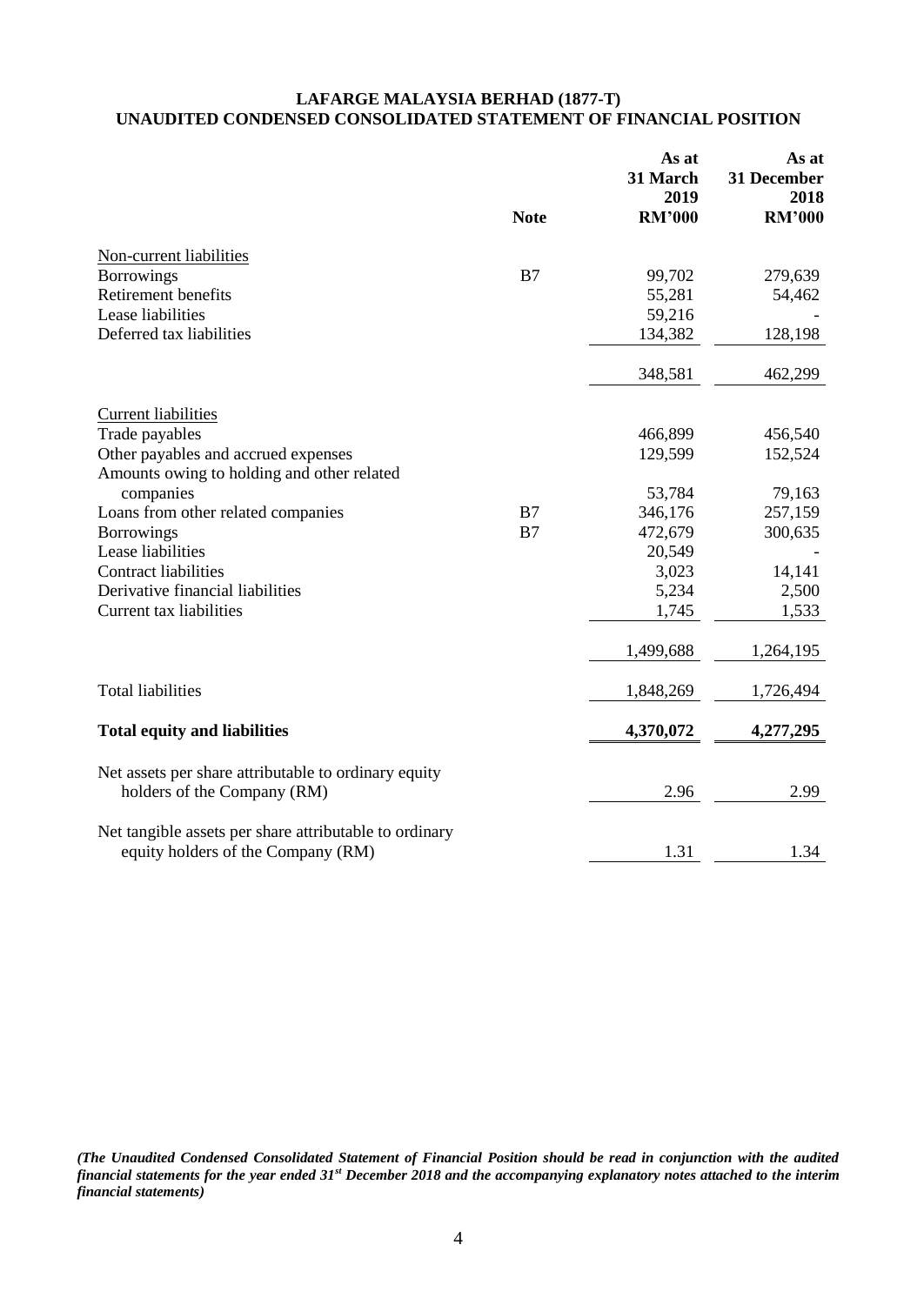#### **LAFARGE MALAYSIA BERHAD (1877-T)**

# **UNAUDITED CONDENSED CONSOLIDATED STATEMENT OF CHANGES IN EQUITY**

|                                                                                                                                               |               | Non-distributable                                                                       |                                                                            | $\rightarrow$ Distributable                       |                                                     |                                 |                                                          |                                                |
|-----------------------------------------------------------------------------------------------------------------------------------------------|---------------|-----------------------------------------------------------------------------------------|----------------------------------------------------------------------------|---------------------------------------------------|-----------------------------------------------------|---------------------------------|----------------------------------------------------------|------------------------------------------------|
|                                                                                                                                               | <b>RM'000</b> | <b>Exchange</b><br><b>Share Capital Equalisation</b><br><b>Reserve</b><br><b>RM'000</b> | <b>Investment</b><br><b>Revaluation</b><br><b>Reserve</b><br><b>RM'000</b> | <b>Hedging</b><br><b>Reserve</b><br><b>RM'000</b> | <b>Retained</b><br><b>Earnings</b><br><b>RM'000</b> | <b>Total</b><br><b>RM'000</b>   | Non-<br>controlling<br><b>Interests</b><br><b>RM'000</b> | <b>Total</b><br><b>Equity</b><br><b>RM'000</b> |
| As at 1 January 2019, as previously reported<br>Effects of adoption of MFRS 16                                                                | 1,950,692     | 28,516                                                                                  | 2,212                                                                      | (85)                                              | 563,907<br>2,430                                    | 2,545,242<br>2,430              | 5,559<br>176                                             | 2,550,801<br>2,606                             |
| As at 1 January 2019, as restated<br>Loss for the period<br>Other comprehensive income/(loss) for the period, net of                          | 1,950,692     | 28,516<br>298                                                                           | 2,212                                                                      | (85)                                              | 566,337<br>(32,071)                                 | 2,547,672<br>(32,071)           | 5,735<br>296                                             | 2,553,407<br>(31,775)                          |
| tax<br>As at 31 March 2019                                                                                                                    | 1,950,692     | 28,814                                                                                  | $\sim$<br>2,212                                                            | (127)<br>(212)                                    | 534,226                                             | 171<br>2,515,772                | 6,031                                                    | 171<br>2,521,803                               |
| As at 1 January 2018<br>Loss for the period<br>Other comprehensive income for the period, net of tax<br>Dividend to non-controlling interests | 1,950,692     | 27,869<br>2,530                                                                         | 1,134                                                                      | (1,192)<br>271                                    | 870,704<br>(68, 732)                                | 2,849,207<br>(68, 732)<br>2,801 | 6,540<br>67<br>(1,348)                                   | 2,855,747<br>(68, 665)<br>2,801<br>(1, 348)    |
| As at 31 March 2018                                                                                                                           | 1,950,692     | 30,399                                                                                  | 1,134                                                                      | (921)                                             | 801,972                                             | 2,783,276                       | 5,259                                                    | 2,788,535                                      |

*(The Unaudited Condensed Consolidated Statement of Changes in Equity should be read in conjunction with the audited financial statements for the year ended 31st December 2018 and the accompanying explanatory notes attached to the interim financial statements)*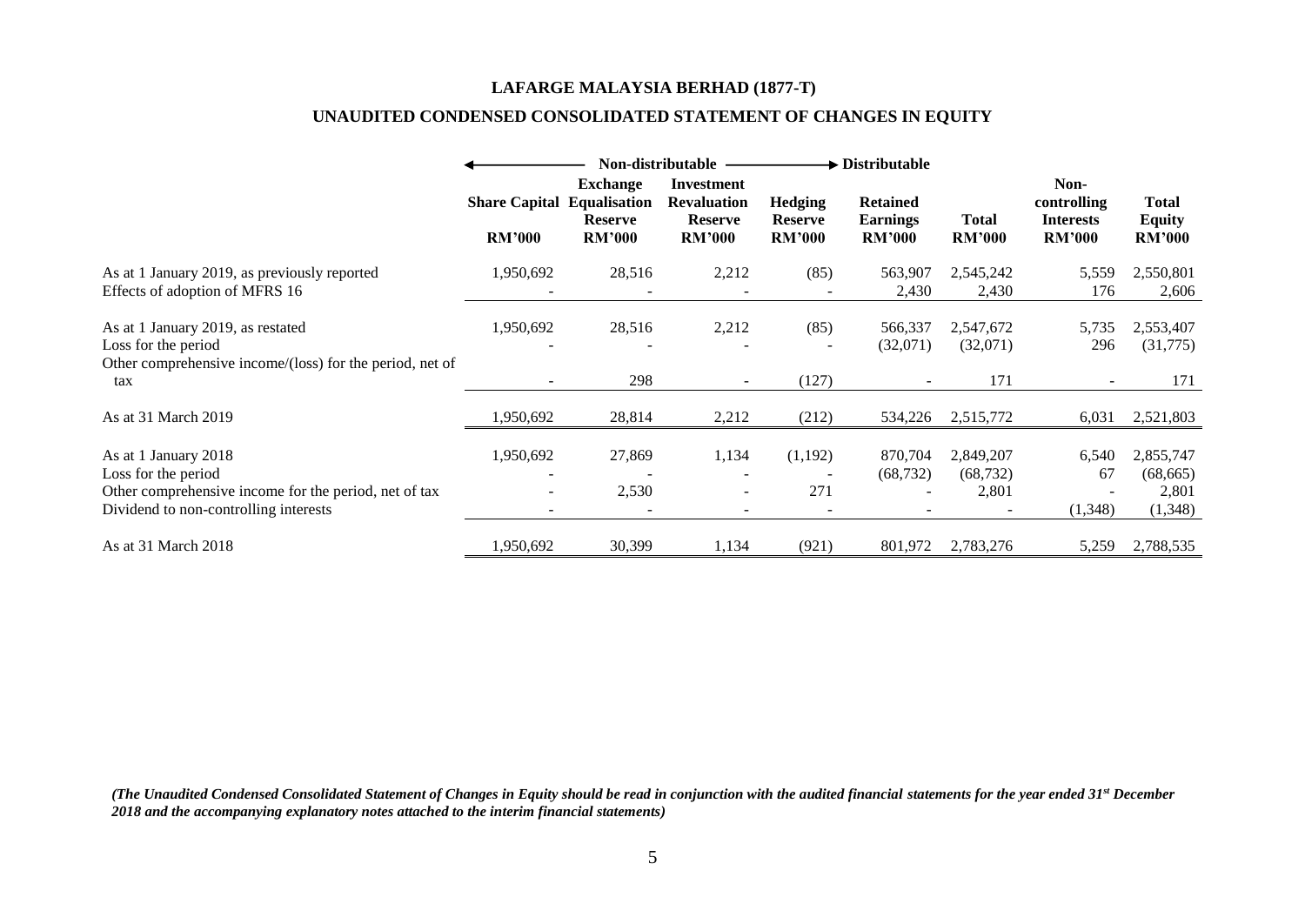#### **LAFARGE MALAYSIA BERHAD (1877-T) UNAUDITED CONDENSED CONSOLIDATED STATEMENT OF CASH FLOWS**

|                                                                             | <b>3 months Financial Period Ended</b><br>31 March<br>31 March |                       |  |
|-----------------------------------------------------------------------------|----------------------------------------------------------------|-----------------------|--|
|                                                                             | 2019<br><b>RM'000</b>                                          | 2018<br><b>RM'000</b> |  |
| <b>Cash Flows From Operating Activities</b>                                 |                                                                |                       |  |
| Loss before tax                                                             | (41,785)                                                       | (83,208)              |  |
| Adjustments for:-                                                           |                                                                |                       |  |
| Provision for inventory obsolescence                                        | 716                                                            | 690                   |  |
| Amortisation of:                                                            |                                                                |                       |  |
| - other intangible assets                                                   | 533                                                            | 533                   |  |
| - prepaid lease payments on leasehold land                                  | 1,190                                                          | 1,174                 |  |
| Depreciation of:                                                            |                                                                |                       |  |
| - property, plant and equipment                                             | 36,446                                                         | 50,577                |  |
| - right-of-use assets                                                       | 5,164                                                          |                       |  |
| Unrealised loss/(gain) on derivatives                                       | 2,605                                                          | (28)                  |  |
| Finance costs                                                               | 9,959                                                          | 8,162                 |  |
| (Reversal of loss allowance)/Loss allowance for trade<br>receivables        | (183)                                                          | 1,163                 |  |
| Interest income                                                             | (1,014)                                                        | (1,161)               |  |
| Loss on disposal of:                                                        |                                                                |                       |  |
| - property, plant and equipment                                             | 57                                                             | 194                   |  |
| Property, plant and equipment written off                                   | 913                                                            | 165                   |  |
| Provision for retirement benefits                                           | 1,594                                                          | 2,425                 |  |
| Unrealised (gain)/loss on foreign exchange                                  | (3,119)                                                        | 4,749                 |  |
| Share of results in joint venture                                           | (2,625)                                                        | 2,372                 |  |
| Operating loss before changes in working capital<br>(Increase)/Decrease in: | 10,451                                                         | (12, 193)             |  |
| Inventories                                                                 | (26, 329)                                                      | (37, 430)             |  |
| Receivables                                                                 | (7,910)                                                        | (18,622)              |  |
| Amounts owing by holding and other related companies                        | 3,036                                                          | (4,317)               |  |
| Increase/(Decrease) in:                                                     |                                                                |                       |  |
| Payables                                                                    | 10,986                                                         | (59,200)              |  |
| Amounts owing to holding and other related companies                        | (25, 379)                                                      | (17, 585)             |  |
| Contract liabilities                                                        | (11, 118)                                                      | (6, 431)              |  |
| Cash used in operations                                                     | (46,263)                                                       | (155, 778)            |  |
| Retirement benefits paid                                                    | (775)                                                          | (696)                 |  |
| Tax (refunded)/paid                                                         | 4,575                                                          | (2,507)               |  |
| Net cash used in operating activities                                       | (42, 463)                                                      | (158,981)             |  |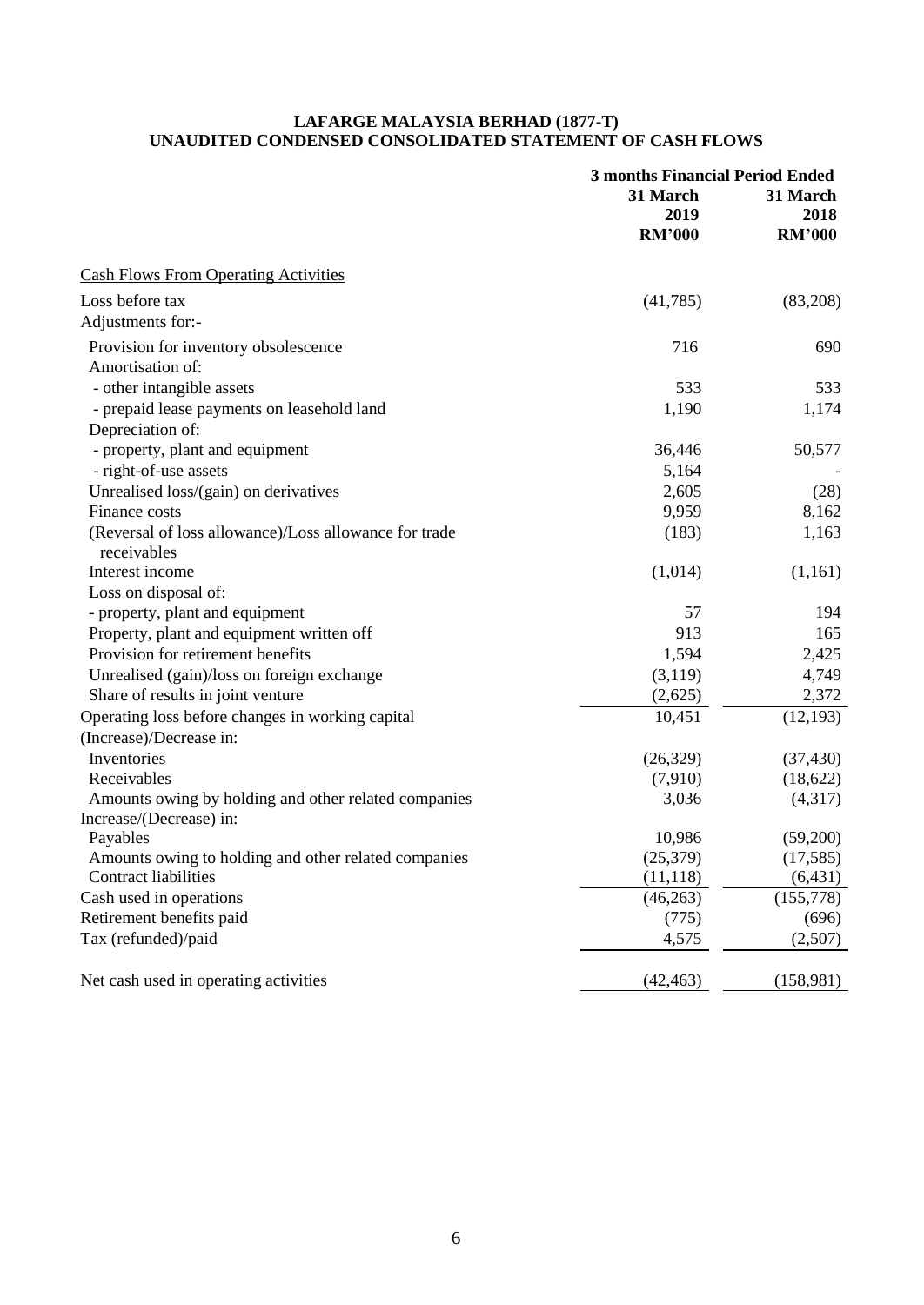# **LAFARGE MALAYSIA BERHAD (1877-T) UNAUDITED CONDENSED CONSOLIDATED STATEMENT OF CASH FLOWS**

|                                                    | <b>3 months Financial Period Ended</b> |               |  |
|----------------------------------------------------|----------------------------------------|---------------|--|
|                                                    | 31 March<br>31 March                   |               |  |
|                                                    | 2019                                   | 2018          |  |
|                                                    | <b>RM'000</b>                          | <b>RM'000</b> |  |
| <b>Cash Flows From Investing Activities</b>        |                                        |               |  |
| Additions to property, plant and equipment         | (29, 144)                              | (20, 181)     |  |
| Interest received                                  | 1,014                                  | 1,161         |  |
| Proceeds from finance lease receivables            | 1,176                                  |               |  |
| Proceeds from disposal of:                         |                                        |               |  |
| - property, plant and equipment                    | 99                                     | 6             |  |
| Net cash used in investing activities              | (26, 855)                              | (19,014)      |  |
| <b>Cash Flows From Financing Activities</b>        |                                        |               |  |
| Dividends paid to non-controlling interests        |                                        | (1,348)       |  |
| Interest paid                                      | (10,681)                               | (10, 856)     |  |
| Loans from other related companies                 | 92,875                                 |               |  |
| Payments of lease liabilities                      | (8,222)                                |               |  |
| Drawdown of borrowings                             |                                        | 227,000       |  |
| Repayment of borrowings                            | (7,999)                                | (100,000)     |  |
| Net cash generated from financing activities       | 65,973                                 | 114,796       |  |
| Net Change in Cash and Cash Equivalents            | (3,345)                                | (63, 199)     |  |
| Effects of currency translations                   | (199)                                  | (691)         |  |
| Cash and Cash Equivalents at beginning of the year | 38,819                                 | 99,906        |  |
| Cash and Cash Equivalents at end of the year       | 35,275                                 | 36,016        |  |
|                                                    |                                        |               |  |
| Cash and bank balances                             | 80,737                                 | 36,016        |  |
| Bank overdraft (Note B7)                           | (45, 462)                              |               |  |
|                                                    | 35,275                                 | 36,016        |  |

*(The Unaudited Condensed Consolidated Statement of Cash Flows should be read in conjunction with the audited financial statements for the year ended 31st December 2018 and the accompanying explanatory notes attached to the interim financial statements)*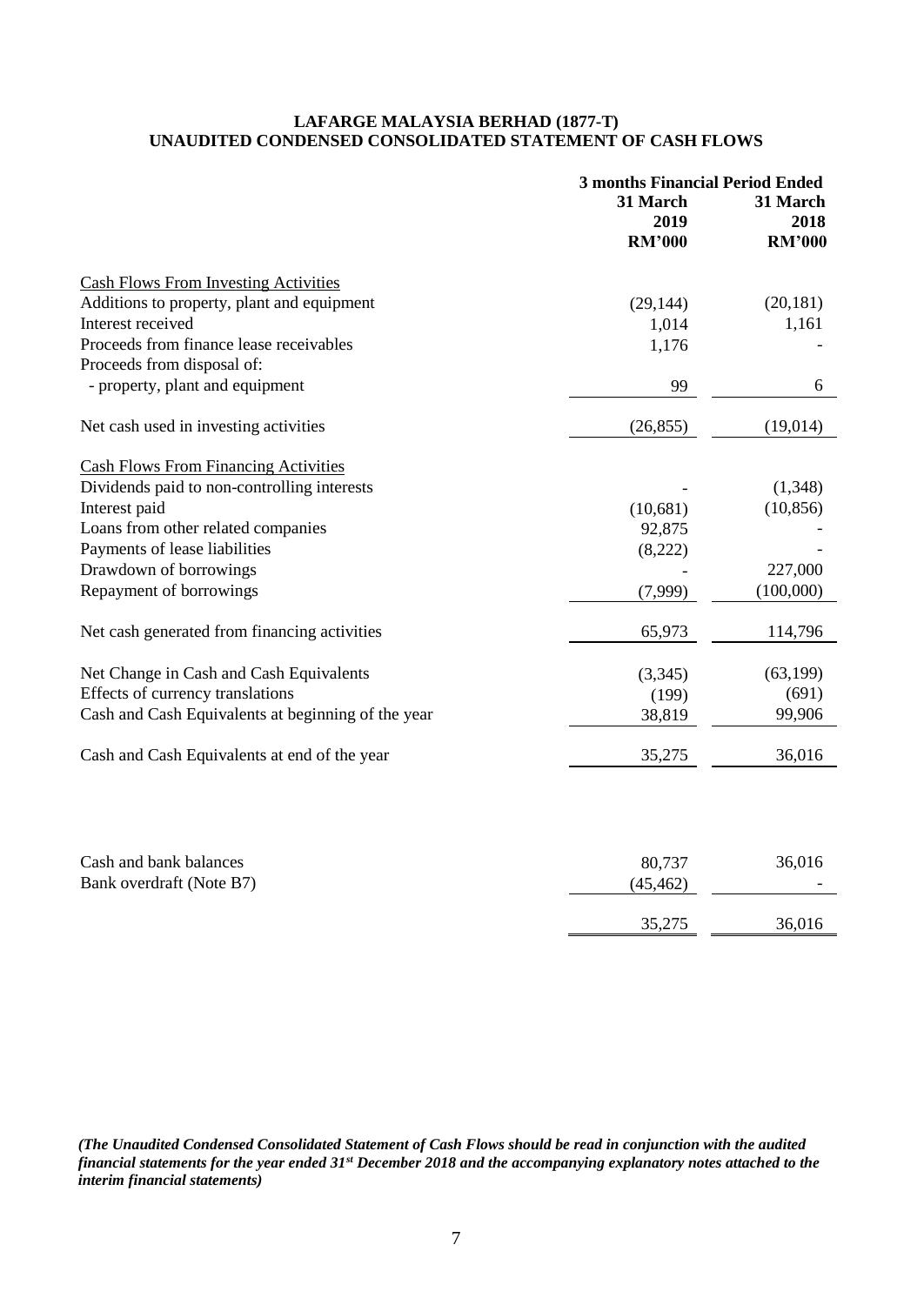### **LAFARGE MALAYSIA BERHAD (1877-T)**

# **A. EXPLANATORY NOTES PURSUANT TO MALAYSIAN FINANCIAL REPORTING STANDARD ("MFRS") 134**

#### **A1. Basis of Preparation**

The interim financial statements have been prepared in accordance with Malaysian Financial Reporting Standard ("MFRS") 134 Interim Financial Reporting issued by the Malaysian Accounting Standards Board ("MASB") and paragraph 9.22 of the Bursa Malaysia Securities Berhad ("Bursa Securities") Main Market Listing Requirements.

The interim financial statements should be read in conjunction with the Group's audited financial statements for the year ended 31 December 2018. The audited financial statements of the Group for the year ended 31 December 2018 were prepared in accordance with MFRS and International Financial Reporting Standards ("IFRS"). These explanatory notes attached to the interim financial statements provide an explanation of events and transactions that are significant to an understanding of the changes in the financial position and performance of the Group since the year ended 31 December 2018.

### **A2. Significant Accounting Policies**

The significant accounting policies adopted are consistent with those of the audited financial statements for the year ended 31 December 2018, except for the adoption of the following MFRSs and amendments to MFRSs:

#### **Adoption of Standards, Issue Committee ("IC") Interpretation and Amendments**

Effective for annual periods beginning on or after 1 January 2019:

| MFRS 16              | Leases                                         |
|----------------------|------------------------------------------------|
| Amendments to MFRS 9 | Prepayment Features with Negative Compensation |
| Amendments to MFRSs  | Annual Improvements to MFRSs 2015 - 2017 Cycle |
| IC Interpretation 23 | Uncertainty over Income Tax Payments           |

The adoption of the abovementioned Standards, IC Interpretation and Amendments has no significant effect to the Group's consolidated financial statements of the current quarter or comparative consolidated financial statements of the prior financial year, except as further discussed below:

### **MFRS 16 Leases**

MFRS 16 replaces existing leases guidance in MFRS 117 *Leases*, IC Interpretation 4 *Determining whether an Arrangement contains a Lease*, IC Interpretation 115 *Operating Leases - Incentives* and IC Interpretation 127 *Evaluating the Substance of Transactions Involving the Legal Form of a Lease*.

MFRS 16 introduces a single, on balance sheet lease accounting for lessees. A lessee recognises a rightof-use asset representing its right to use the underlying asset and a lease liability representing its obligation to make lease payments. There are recognition exemptions for short-term leases and leases of low-value items. Lessor accounting remains similar to the current standard which continues to be classified as finance or operating leases.

As allowed by the transitional provision of MFRS 16, the Group and the Company has elected to adopt the modified retrospective approach with no restatement of comparative and cumulative adjustments resulting from the initial application of MFRS 16 which is to be recognised in retained earnings and reserves as at 1 January 2019, as disclosed below: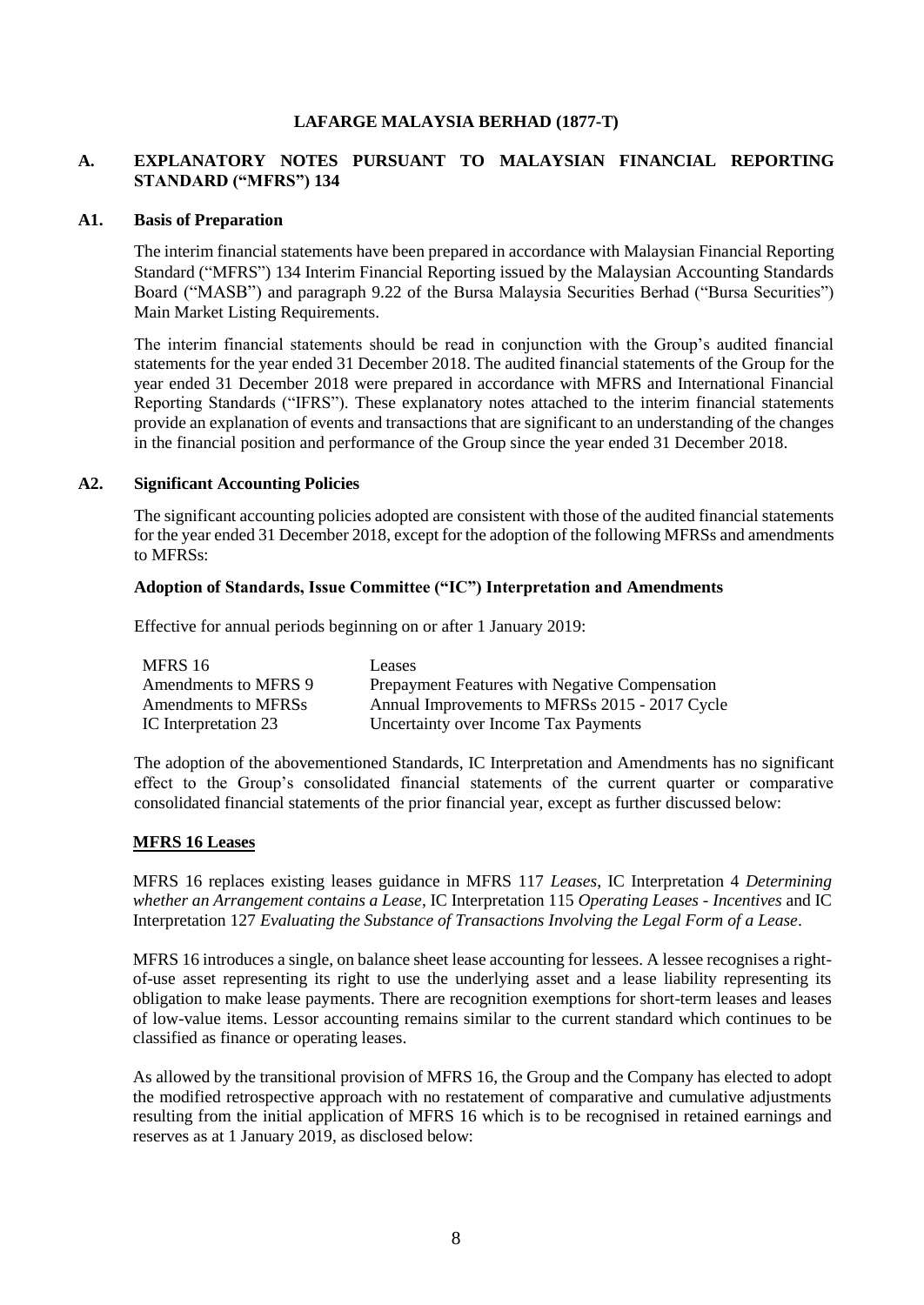#### **A2. Significant Accounting Policies (continued)**

# **Adoption of Standards, Issue Committee ("IC") Interpretation and Amendments (continued)**

#### **MFRS 16 Leases (continued)**

|                                                     | As previously<br>reported<br><b>RM'000</b> | <b>MFRS 16</b><br>adjustments<br><b>RM'000</b> | As<br>restated<br><b>RM'000</b> |
|-----------------------------------------------------|--------------------------------------------|------------------------------------------------|---------------------------------|
| 1 January 2019                                      |                                            |                                                |                                 |
| <b>Consolidated Statement of Financial Position</b> |                                            |                                                |                                 |
| Right-of-use assets                                 |                                            | 71,190                                         | 71,190                          |
| Finance lease receivables                           |                                            | 21,191                                         | 21,191                          |
| Other receivables and prepaid expenses              | 74,359                                     | (1,706)                                        | 72,653                          |
| Lease liabilities                                   |                                            | (88,069)                                       | (88,069)                        |
| Retained earnings                                   | (563,907)                                  | (2,430)                                        | (566, 337)                      |
| Non-controlling interests                           | (5,559)                                    | (176)                                          | (5,735)                         |

#### **Standards, Amendments to MFRSs and IC Interpretations in issue but not yet effective**

The Group has not adopted the following new and revised Standards, IC Interpretation and Amendments that have been issued but are not yet effective:

| Amendments to MFRS 3   | Definition of a Business <sup>1</sup>                                                |
|------------------------|--------------------------------------------------------------------------------------|
| Amendments to MFRS 101 | Definition of Material <sup>1</sup>                                                  |
| and MFRS 108           |                                                                                      |
|                        | Amendments to MFRS 10 and Sale or Contribution of Assets between an Investor and its |
| <b>MFRS 128</b>        | Associate or Joint Venture <sup>2</sup>                                              |
|                        | Amendments to References to the Conceptual Framework in MFRS Standards <sup>1</sup>  |
|                        |                                                                                      |

<sup>1</sup> Effective for annual periods beginning on or after 1 January 2020

Effective date to be determined

The Directors anticipate that the abovementioned Amendments will be adopted in the annual financial statements of the Group when they become effective and that the adoption of these Amendments will have no material impact on the financial statements of the Group in the period of initial application.

#### **A3. Audit Report of Preceding Audited Financial Statements**

The audit reports of the preceding annual financial statements of the Company and of the Group were not subject to any qualification.

#### **A4. Seasonal or Cyclical Factors**

The operations of the Group are closely linked to the construction sector which would normally experience a slow-down in construction activities during the festive seasons in Malaysia and Singapore.

### **A5. Unusual Items Affecting the Assets, Liabilities, Equity, Net Income or Cash Flows**

There were no items affecting the Group's assets, liabilities, equity, net income or cash flows that are material and unusual because of their nature, size or incidence.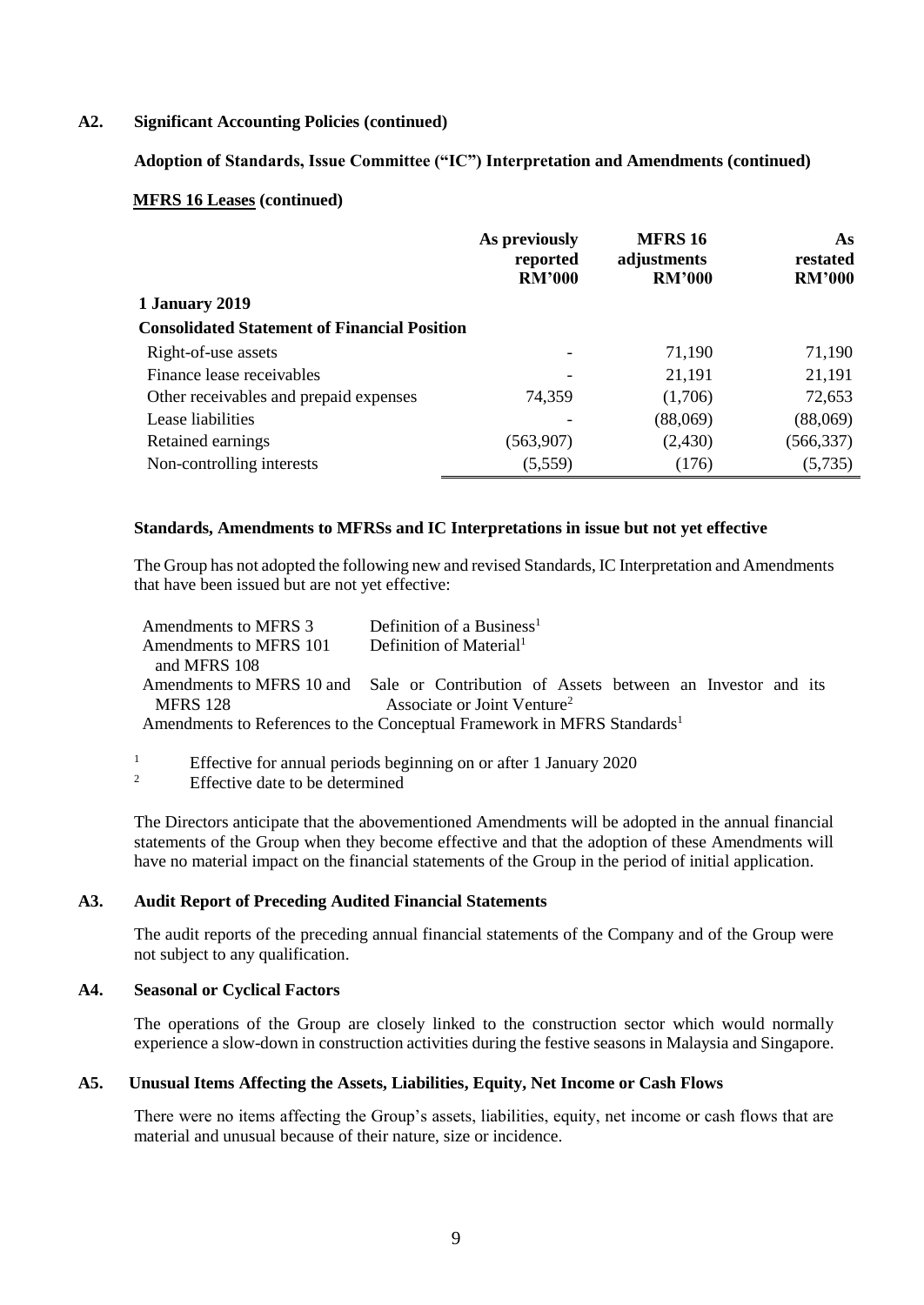#### **A6. Material Changes in Accounting Estimates**

There were no material changes in estimates of amounts reported in prior interim periods or in previous financial years which have a material effect in the current quarter.

### **A7. Capital Issues, Dealings in Own Shares and Repayment of Debt**

There were no issuances and repayments of debt and equity securities, share buy-back, share cancellations, shares held as treasury shares nor resale of treasury shares during the financial period under review.

#### **A8. Dividend Paid**

There was no dividend payment during the financial period ended 31 March 2019.

#### **A9. Segmental Information**

Segment information is presented in respect of the Group's business segments, which reflect the Group's internal reporting structure that are regularly reviewed by the Group's chief operating decision maker.

Segment results, assets and liabilities include items directly attributable to a segment as well as those that can be allocated on a reasonable basis. Unallocated items mainly comprise corporate assets and liabilities that relate to investing and financing activities and cannot be reasonably allocated to individual segments. These include mainly corporate assets, other investments, deferred tax assets/liabilities and current tax assets/liabilities.

The Group is organised into the following main operating segments:

Cement Cement business and trading of other building materials Aggregates & Concrete Aggregates and ready-mixed concrete business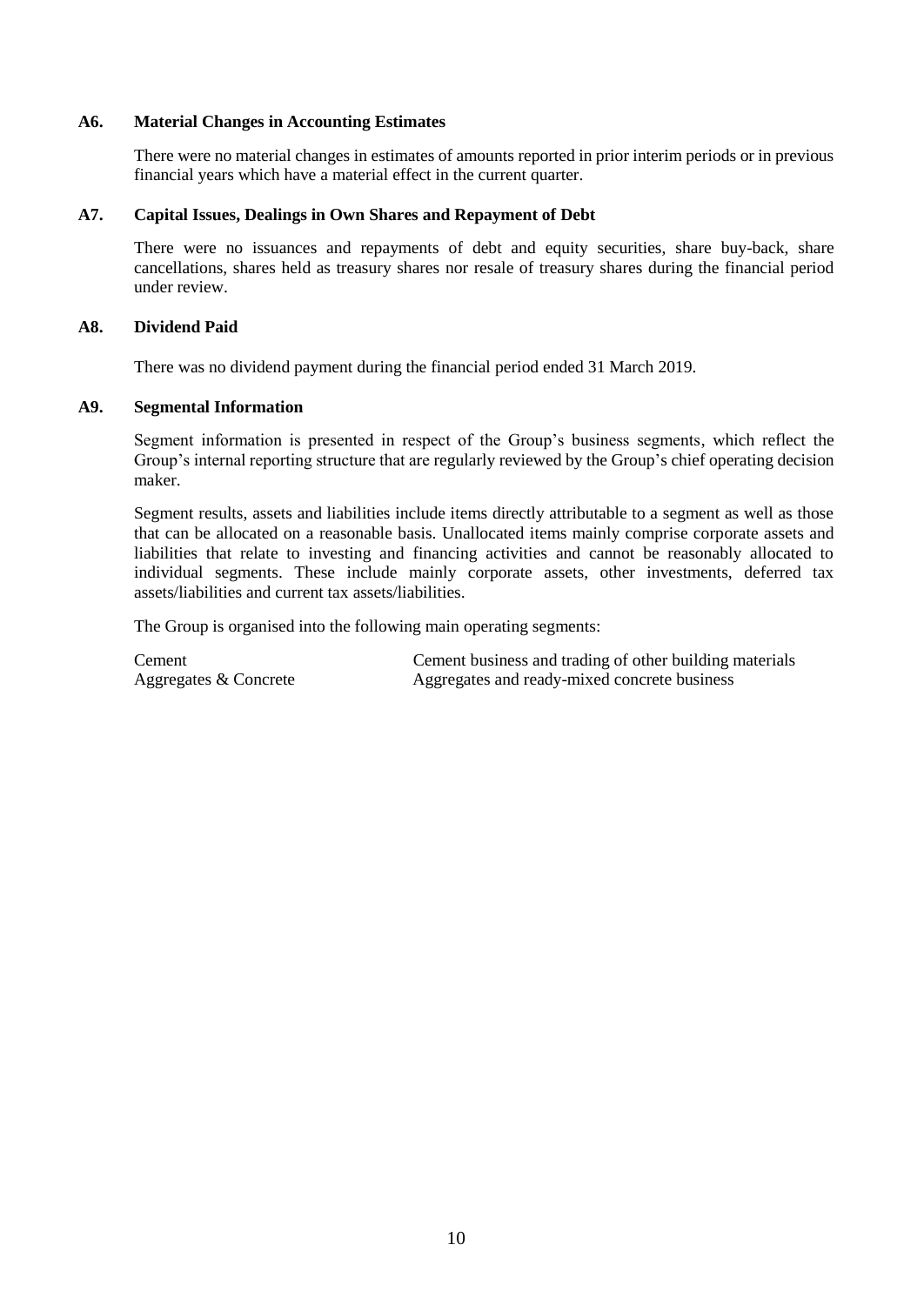# **A9. Segmental Information (continued)**

**Analysis of the Group's segment information is as follows:** 

|                                                                                |                       | <b>Cement</b>         | <b>Aggregates &amp; Concrete</b> |                       | <b>Elimination</b>    |                       | <b>Total</b>          |                       |
|--------------------------------------------------------------------------------|-----------------------|-----------------------|----------------------------------|-----------------------|-----------------------|-----------------------|-----------------------|-----------------------|
| <b>3 Months Ended 31 March</b>                                                 | 2019<br><b>RM'000</b> | 2018<br><b>RM'000</b> | 2019<br><b>RM'000</b>            | 2018<br><b>RM'000</b> | 2019<br><b>RM'000</b> | 2018<br><b>RM'000</b> | 2019<br><b>RM'000</b> | 2018<br><b>RM'000</b> |
| <b>Segment revenue</b>                                                         |                       |                       |                                  |                       |                       |                       |                       |                       |
| External revenue                                                               | 398,328               | 393,658               | 140,373                          | 153,171               |                       |                       | 538,701               | 546,829               |
| Internal revenue                                                               | 59,461                | 71,427                | 2,374                            | 1,543                 | (61, 835)             | (72, 970)             |                       |                       |
|                                                                                | 457,789               | 465,085               | 142,747                          | 154,714               | (61, 835)             | (72, 970)             | 538,701               | 546,829               |
| Segment (loss)/profit                                                          | (42, 374)             | (74, 021)             | 6,909                            | 186                   |                       | $-$                   | (35, 465)             | (73, 835)             |
| Reconciliation of segment<br>(loss)/profit to consolidated loss<br>before tax: |                       |                       |                                  |                       |                       |                       |                       |                       |
| Interest income                                                                |                       |                       |                                  |                       |                       |                       | 1,014                 | 1,161                 |
| Finance costs                                                                  |                       |                       |                                  |                       |                       |                       | (9,959)               | (8,162)               |
| Share of results in joint venture                                              |                       |                       |                                  |                       |                       |                       | 2,625                 | (2,372)               |
| Consolidated loss before tax                                                   |                       |                       |                                  |                       |                       |                       | (41,785)              | (83,208)              |
| <b>Segment assets</b>                                                          | 4,005,863             | 4,092,884             | 319,990                          | 335,494               | (315,961)             | (326, 786)            | 4,009,892             | 4,101,592             |
| Reconciliation of segment assets to<br>consolidated total assets:              |                       |                       |                                  |                       |                       |                       |                       |                       |
| Investment in joint venture                                                    |                       |                       |                                  |                       |                       |                       | 20,810                | 17,348                |
| Unallocated corporate assets                                                   |                       |                       |                                  |                       |                       |                       | 339,370               | 202,832               |
| Consolidated total assets                                                      |                       |                       |                                  |                       |                       |                       | 4,370,072             | 4,321,772             |
| <b>Segment liabilities</b>                                                     | 815,477               | 879,578               | 212,433                          | 250,917               | (313,746)             | (329, 659)            | 714,164               | 800,836               |
| Reconciliation of segment liabilities<br>to consolidated total liabilities:    |                       |                       |                                  |                       |                       |                       |                       |                       |
| Interest bearing instruments                                                   |                       |                       |                                  |                       |                       |                       | 997,978               | 611,474               |
| Unallocated corporate liabilities                                              |                       |                       |                                  |                       |                       |                       | 136,127               | 120,927               |
| Consolidated total liabilities                                                 |                       |                       |                                  |                       |                       |                       | 1,848,269             | 1,533,237             |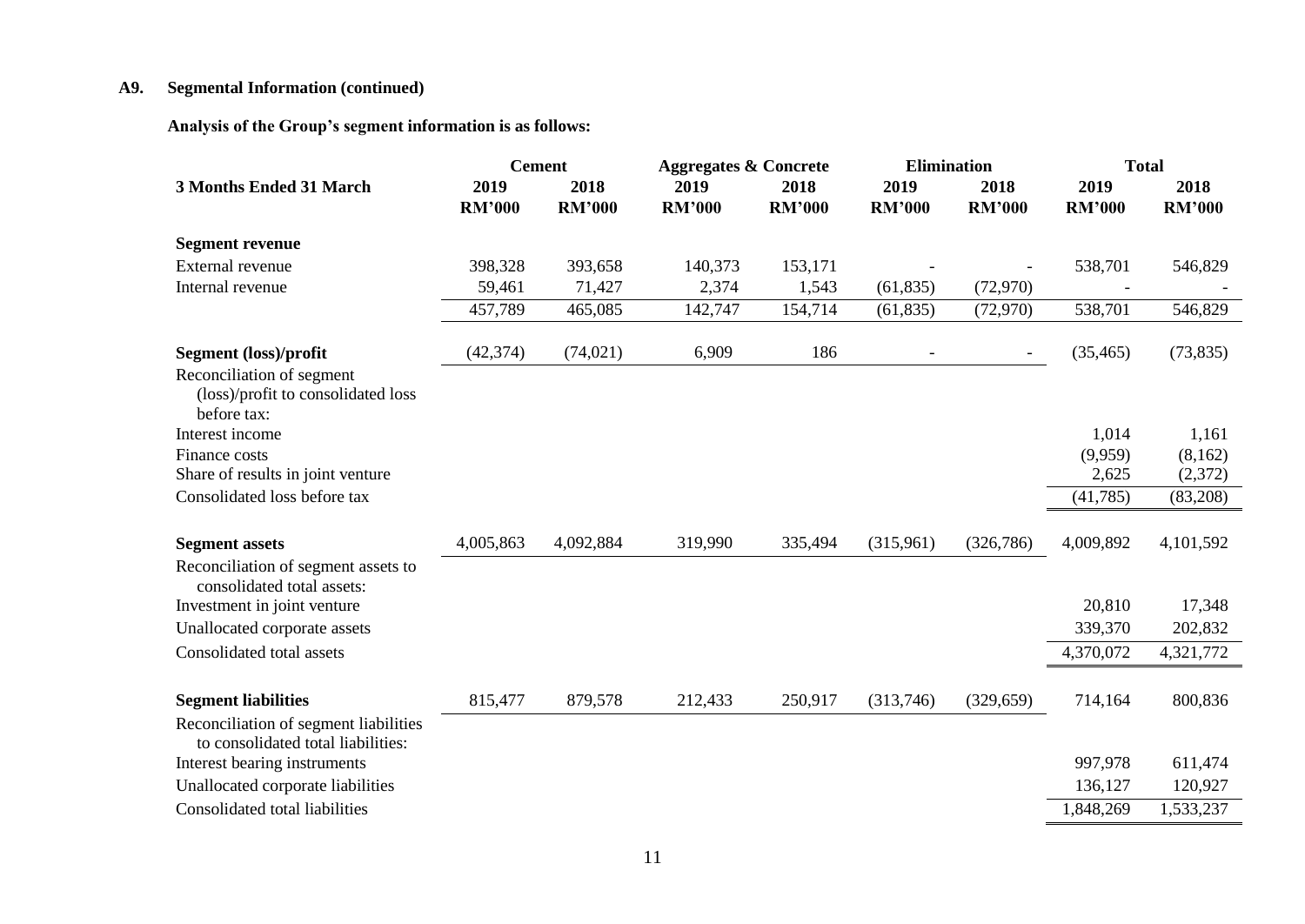### **A10. Valuation of Property, Plant and Equipment**

There is no revaluation of property, plant and equipment brought forward from the previous audited financial statements as the Group does not adopt a revaluation policy on its property, plant and equipment.

### **A11. Material Events Subsequent to Quarter End**

On 2 May 2019, YTL Cement Berhad ("YTL Cement") entered into a sale and purchase agreement with Associated International Cement Limited ("AICL") for the acquisition of 433,344,693 ordinary shares in Lafarge Malaysia Berhad ("LMB"), representing approximately 51.0% of the issued share capital of LMB for total cash consideration of RM1,625,042,599 or RM3.75 per LMB share ("Acquisition").

The Acquisition was completed on 17 May 2019 and, accordingly, YTL Cement became the immediate holding company of LMB.

# **A12. Changes in Group Composition**

On 28 February 2019, the following subsidiary companies have each held their Extraordinary General Meeting respectively and the shareholders of the subsidiary companies have resolved that the subsidiary companies be wound up by way of Members' Voluntary Winding-Up, pursuant to Section 439(1)(b) of the Companies Act 2016:

| Company                                       | Date of Incorporation | <b>Equity Effective</b><br>Interest $(\% )$ | <b>Principal Activities</b>                                                                        |
|-----------------------------------------------|-----------------------|---------------------------------------------|----------------------------------------------------------------------------------------------------|
| <b>ProBuilders Centre</b><br>Sdn. Bhd.        | 24 March 2015         | 100.00                                      | Retailing and<br>distribution of cement,<br>building materials and<br>hardware related<br>products |
| Lafarge Concrete (East<br>Malaysia) Sdn. Bhd. | 13 April 1988         | 93.26                                       | Manufacture and sale of<br>ready-mixed concrete                                                    |

### **A13. Contingent Liabilities**

The Group has no material contingent liabilities as at the date of this report.

### **A14. Commitments**

Outstanding commitments in respect of capital commitments at end of reporting date not provided for in the financial statements are as follows:

|                                    | As at         |
|------------------------------------|---------------|
|                                    | 31 March      |
|                                    | 2019          |
|                                    | <b>RM'000</b> |
| In respect of capital expenditure: |               |
| Approved and contracted for        | 20,212        |
| Approved but not contracted for    | 62,884        |
|                                    | 83,096        |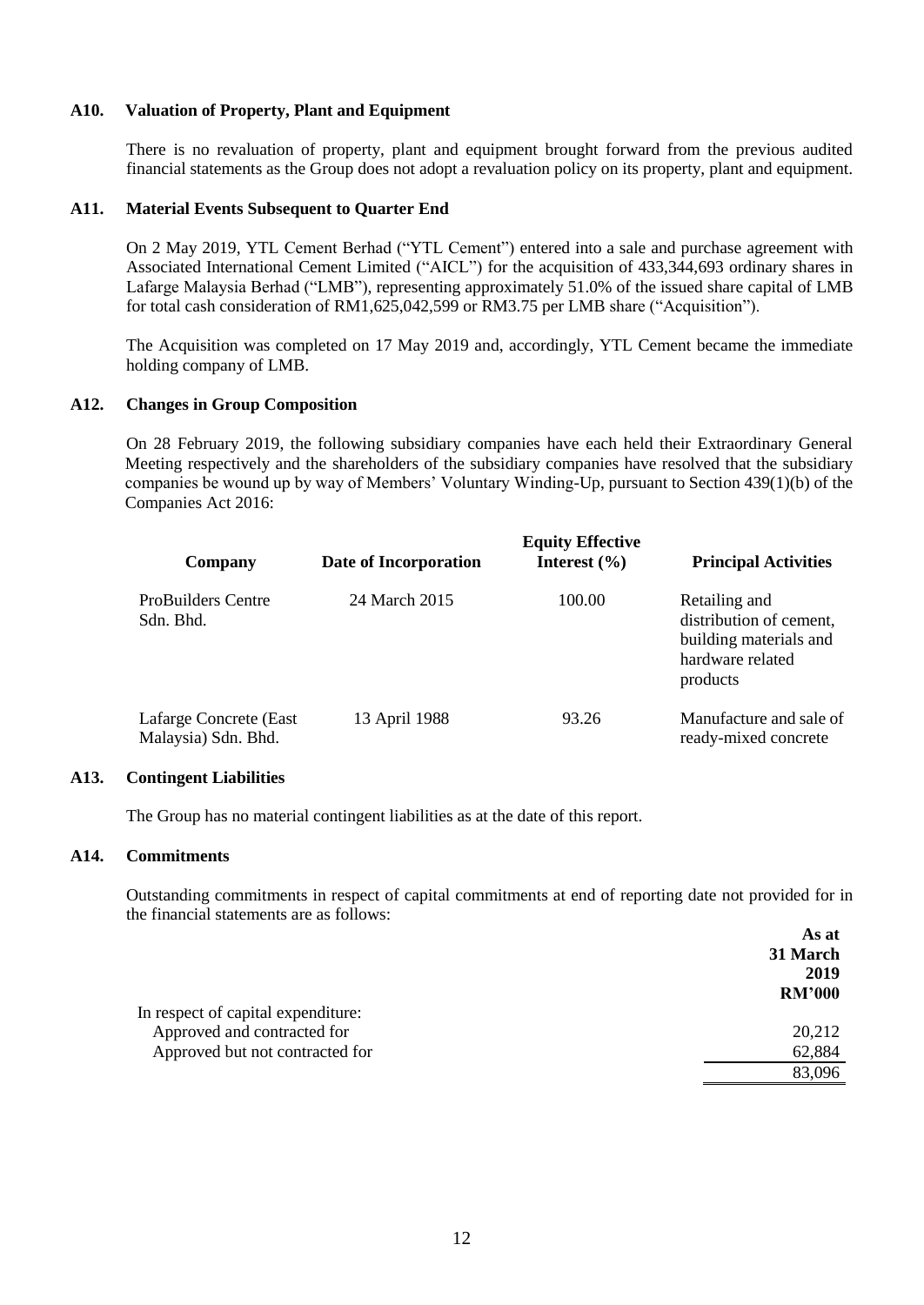### **B. EXPLANATORY NOTES PURSUANT TO APPENDIX 9B OF THE LISTING REQUIREMENTS OF BURSA SECURITIES**

#### **B1. Review of Group's Performance**

#### **Current Quarter vs. Corresponding Quarter of Previous Year.**

The Group's revenue decreased by 1.5% to RM539 million in the current quarter from RM547 million recorded in the corresponding quarter last year. This decrease is mainly attributable to lower sales from the Cement segment caused by market conditions but compensated partially by higher export sales.

Although the revenue was lower, the Group's performance has improved with a lower loss before tax for the current quarter of RM42 million compared to the loss before tax of RM83 million for the same period last year due mainly to the improved results of the Cement segment. The better performance of the Cement segment is mainly due to the improvement in distribution cost attributed to better network route optimization, savings from headcount reduction and vigorous cost cutting measures, lower depreciation and timing of plant maintenance. The aforementioned savings were partially offset by increases in electricity prices.

#### **B2. Comparison with Preceding Quarter**

| 1 <sup>st</sup> Quarter Ended<br><b>31 March 2019</b><br><b>RM'000</b> | 4 <sup>th</sup> Quarter Ended<br><b>31 December 2018</b><br><b>RM'000</b> |
|------------------------------------------------------------------------|---------------------------------------------------------------------------|
| 538,701                                                                | 548,158                                                                   |
| (41, 785)                                                              | (80,073)                                                                  |
|                                                                        |                                                                           |

The Group's revenue in the current quarter is marginally lower than last quarter mainly due to flat sales from the Cement segment and lower sales from the Aggregates and Concrete segment.

However, the Group recorded a lower loss before tax of RM42 million compared to RM80 million in the preceding quarter. The better results are also attributed to the improved distribution cost, savings from headcount reduction and vigorous cost cutting measures, absence of the one-off restructuring costs and goodwill impairment in the Aggregates and Concrete segment that occurred in the last quarter.

#### **B3. Prospects**

The revival of key infrastructure projects will help take up some of the excess capacity in the domestic market but conditions are expected to remain challenging. There is still healthy demand for clinker in the export market and the Langkawi Plant is well positioned to benefit from this. Cost reduction and plant reliability remains a priority and the Group will also continue to focus on enhancing its operational efficiency further. The market consolidation following the acquisition by YTL Cement is expected to be positive for the cement industry.

#### **B4. Profit Forecast and Profit Guarantee**

The Group did not publish any profit forecast or profit guarantee during the current quarter ended 31 March 2019.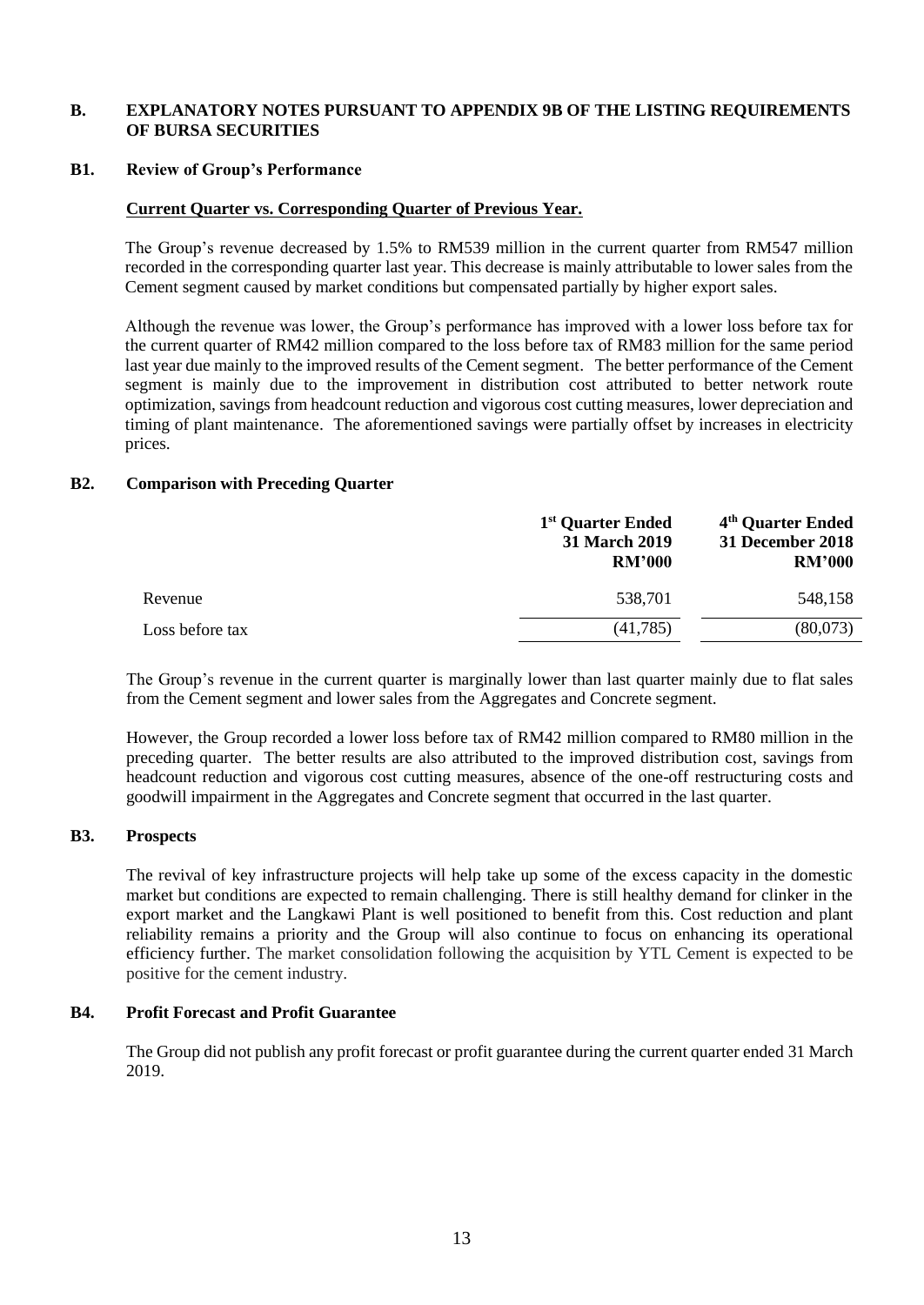# **B5. Income Tax Credit**

Income tax credit comprises the following:

|                             | 1 <sup>st</sup> Quarter Ended<br>31 March 2019<br><b>RM'000</b> |
|-----------------------------|-----------------------------------------------------------------|
| In respect of current year: |                                                                 |
| - income tax                | (5,247)                                                         |
| - deferred tax              | 15,244                                                          |
| In respect of prior year:   |                                                                 |
| - income tax                | (23)                                                            |
| - deferred tax              | 36                                                              |
| Total tax credit            | 10,010                                                          |

The Group's effective tax rate for the current quarter is close to the statutory tax rate of 24% in Malaysia.

# **B6. Status of Corporate Proposals**

There were no corporate proposals announced but not completed as at the date of this report.

# **B7. Group Borrowings**

The Group borrowings are as follows:

|                                        | As at<br><b>31 March 2019</b><br><b>RM'000</b> | As at<br><b>31 December 2018</b><br><b>RM'000</b> |
|----------------------------------------|------------------------------------------------|---------------------------------------------------|
| Short-term borrowings                  |                                                |                                                   |
| Non-secured                            |                                                |                                                   |
| Borrowings from related companies      | 346,176                                        | 257,159                                           |
| Sukuk Wakalah                          | 180,000                                        |                                                   |
| Revolving credit and banker acceptance | 247,217                                        | 255,216                                           |
| Bank overdraft                         | 45,462                                         | 45,419                                            |
|                                        | 818,855                                        | 557,794                                           |
| Long-term borrowings                   |                                                |                                                   |
| Non-secured                            |                                                |                                                   |
| Sukuk Wakalah (non-current)            | 99,702                                         | 279,639                                           |
| <b>Total Group borrowings</b>          | 918,557                                        | 837,433                                           |

All borrowings are denominated in Ringgit Malaysia, except for borrowings from related companies of RM325,575,000, which are denominated in Euros.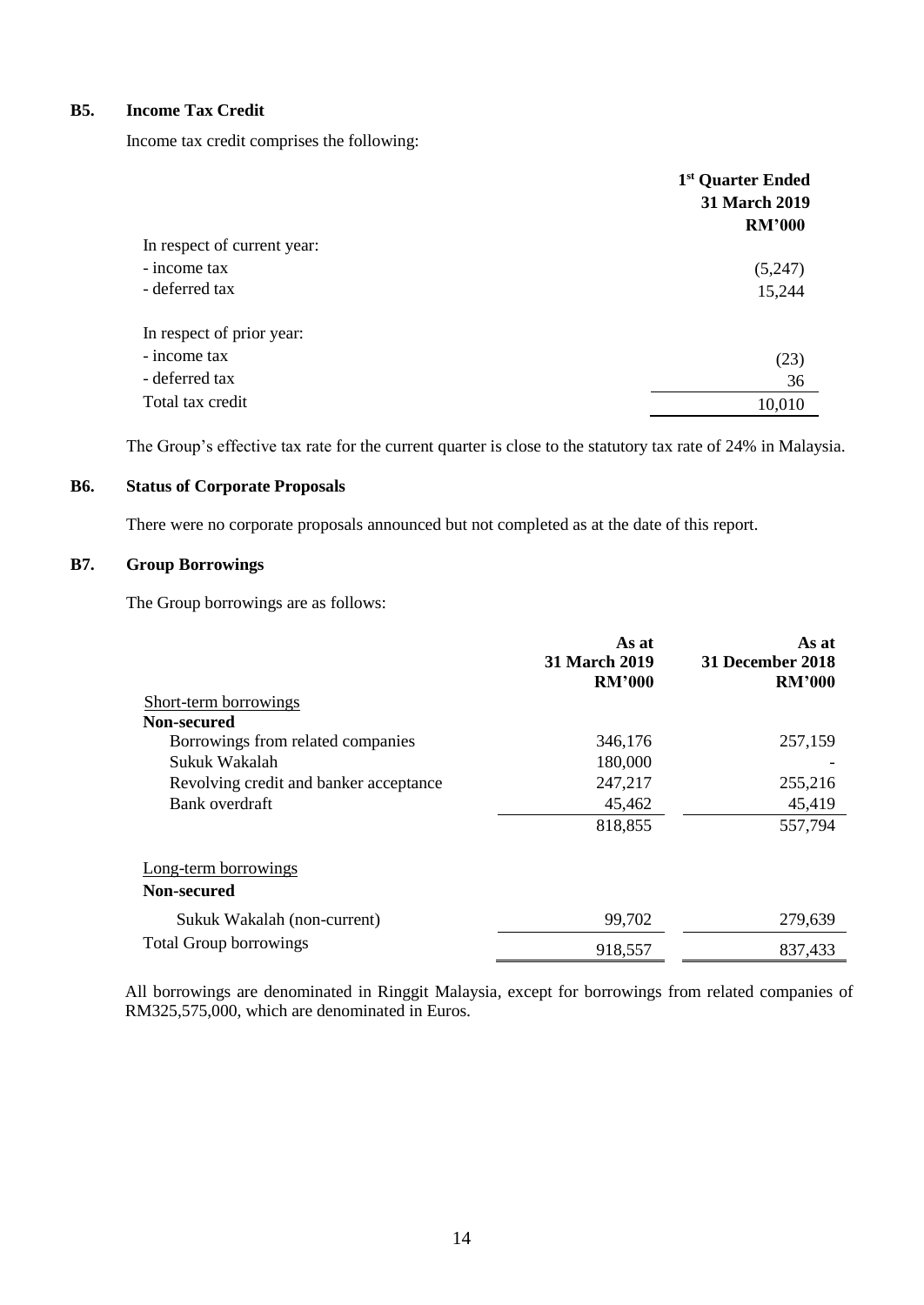# **B8. Material Litigation**

We refer to our announcement dated 17 June 2014, 20 June 2014, 15 May 2019, periodic quarterly updates on Material Litigation in respect of this Claim and the disclosure in the Annual Report 2018 under Material Litigation. Lafarge Malaysia Berhad ("LMB") and LMCB Holding Pte Ltd ("LMCBH") were served with a Writ of Summons in respect of a claim in the High Court of Singapore by the Comptroller of Income Tax ("Writ") for repayment of the sum of SGD9,589,816.84. The Writ was filed in High Court of the Republic of Singapore on 2 May 2014 and served on LMB on 17 June 2014 and on LMCBH on 20 June 2014. The parties have recently finalised and executed a settlement agreement on 15 May 2019 wherein LMCBH and LMB have agreed to make a full and final settlement of SGD1,917,963.37 being 20% of the Claim by IRAS of SGD9,589,816.84 ("Settlement"), on the basis that LMCBH, LMB and the Comptroller do not make any admission or concession with respect to any fact, liability or fault in respect of the matters in Suit No. 350 of 2014 and all other related legal proceedings. The Writ and all other related legal proceedings have now been discontinued.

### **B9. Dividend**

The Directors do not recommend any interim dividend for the current quarter under review.

# **B10. Loss for the period**

|                                                     | 1 <sup>st</sup> Quarter Ended     |                                   | <b>Year to Date Ended</b>         |                                   |
|-----------------------------------------------------|-----------------------------------|-----------------------------------|-----------------------------------|-----------------------------------|
|                                                     | 31 March<br>2019<br><b>RM'000</b> | 31 March<br>2018<br><b>RM'000</b> | 31 March<br>2019<br><b>RM'000</b> | 31 March<br>2018<br><b>RM'000</b> |
| Loss for the period is arrived after<br>charging:   |                                   |                                   |                                   |                                   |
| Provision for inventory obsolescence                | 716                               | 690                               | 716                               | 690                               |
| Amortisation of:                                    |                                   |                                   |                                   |                                   |
| - other intangible assets                           | 533                               | 533                               | 533                               | 533                               |
| - prepaid lease payments                            | 1,190                             | 1,174                             | 1,190                             | 1,174                             |
| Depreciation of:                                    |                                   |                                   |                                   |                                   |
| - property, plant and equipment                     | 36,446                            | 50,577                            | 36,446                            | 50,577                            |
| - right-of-use                                      | 5,164                             |                                   | 5,164                             |                                   |
| Derivative loss                                     | 7,211                             | 2,398                             | 7,211                             | 2,398                             |
| Loss allowance for trade receivables                |                                   | 1,163                             |                                   | 1,163                             |
| Loss on disposal of:                                |                                   |                                   |                                   |                                   |
| - property, plant and equipment                     | 57                                | 194                               | 57                                | 194                               |
| Property, plant and equipment written<br>off        | 913                               | 165                               | 913                               | 165                               |
| Provision for retirement benefits                   | 1,594                             | 2,425                             | 1,594                             | 2,425                             |
| Unrealised loss on foreign exchange                 |                                   | 4,749                             |                                   | 4,749                             |
| and after crediting:                                |                                   |                                   |                                   |                                   |
| Reversal of loss allowance for trade<br>receivables | 183                               |                                   | 183                               |                                   |
| Realised gain on foreign exchange                   | 891                               | 1,033                             | 891                               | 1,033                             |
| Unrealised gain on foreign exchange                 | 3,119                             |                                   | 3,119                             |                                   |